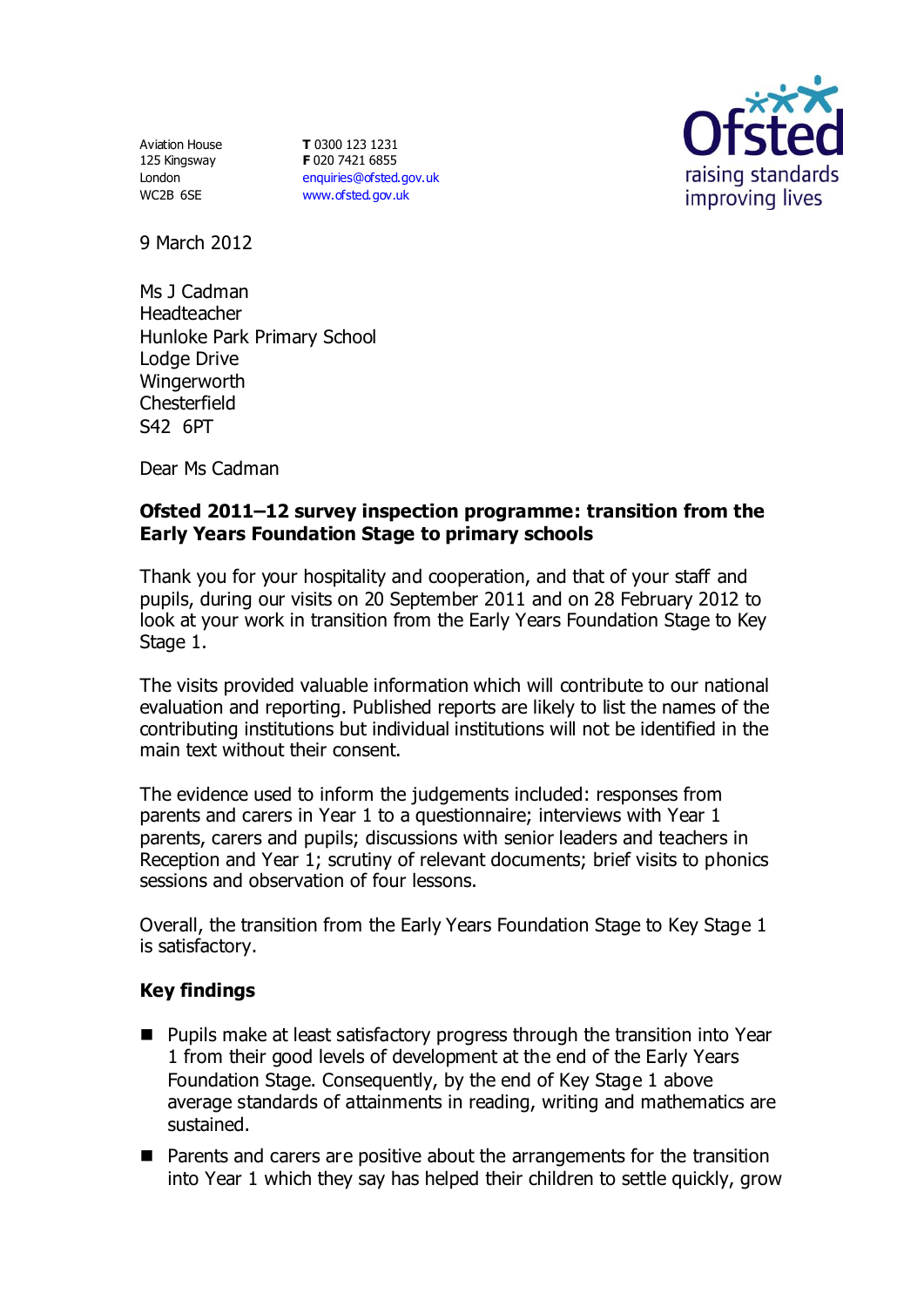in confidence and develop greater independence. They noted particularly the improvements in their children's reading and writing skills.

- A systematic approach to teaching early reading and writing ensures that pupils develop their skills progressively as they move from Reception to Year 1 and beyond. Regular assessments of reading ensure that any gaps in pupils' understanding are identified quickly and appropriate steps taken to help them catch up.
- Pupils have positive attitude to learning, work independently and collaborate with each other productively because they are given planned opportunities to work together in groups, discuss their responses with a partner and share their ideas with others.
- As the numbers in each year group vary, assessment and monitoring information is considered systematically to inform decisions about how pupils are grouped and classes are organised in Year 1. Flexible approaches contribute to all groups of pupils making similar progress in their learning and development.
- Teaching in Year 1 is satisfactory. There have been some staff changes through the year and there are inconsistencies in how effectively teachers assess the quality of pupils' learning in lessons. As a result, different activities are not always well matched to pupils' varied needs and abilities. A good pace in lessons is not always maintained and pupils are not always challenged enough to ensure that they make consistently good progress in their learning.
- The practical curriculum makes a positive contribution to pupils' enjoyment of school and their continuous learning and development journey into Year 1. Cross-curricular themes link different subjects to make learning meaningful and provide relevant opportunities for pupils to practise their reading, writing, communication and numeracy skills. Familiar teaching strategies and routines from Reception, such as the use of role play and opportunities for pupils to make choices about some of their activities, continue to build their personal and social skills so that they are prepared for the next stage of their learning.
- The focus on developing provision in the Early Years Foundation Stage has had a positive impact on children's outcomes at the end of Reception and is increasingly influencing practice in Year 1. You plan to develop this further. There have been changes to the senior leadership team and some staff are relatively new to their roles. Although the team has an appropriate understanding of the development of early literacy and numeracy skills, you recognise that their expertise could be developed further. Appropriate steps are being taken to support this through performance management and liaison with Early Years Foundation Stage staff.